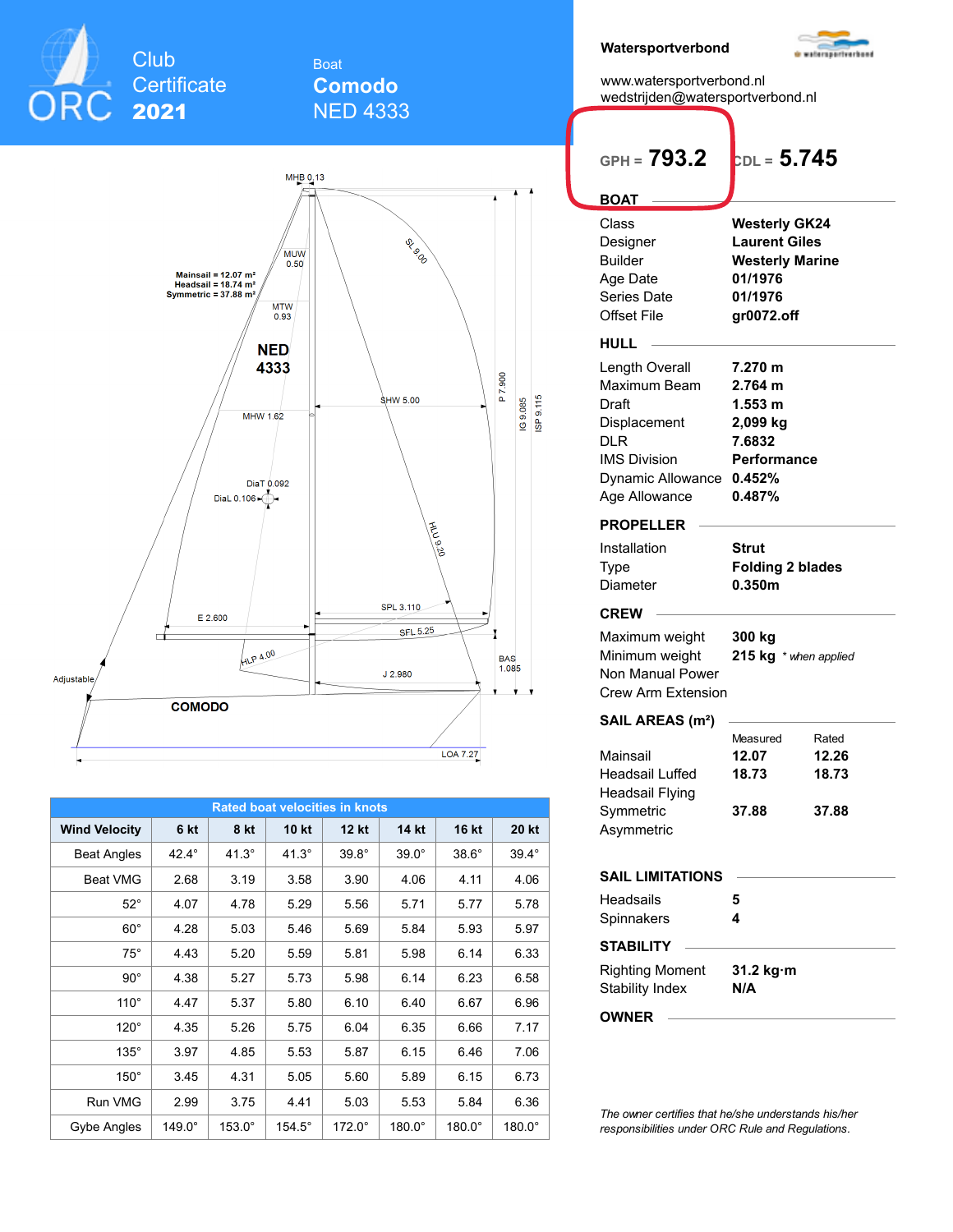

# Boat **Comodo** NED 4333





[www.watersportverbond.nl](http://www.watersportverbond.nl/) [wedstrijden@watersportverbond.nl](mailto:wedstrijden@watersportverbond.nl)

| <b>Time Allowances in secs/NM</b> |        |        |              |              |       |              |              |  |  |  |  |  |  |
|-----------------------------------|--------|--------|--------------|--------------|-------|--------------|--------------|--|--|--|--|--|--|
| <b>Wind Velocity</b>              | 6 kt   | 8 kt   | <b>10 kt</b> | <b>12 kt</b> | 14 kt | <b>16 kt</b> | <b>20 kt</b> |  |  |  |  |  |  |
| <b>Beat VMG</b>                   | 1342.7 | 1129.5 | 1006.0       | 923.5        | 886.6 | 876.3        | 887.0        |  |  |  |  |  |  |
| $52^{\circ}$                      | 884.5  | 753.2  | 680.9        | 647.6        | 631.0 | 623.9        | 623.3        |  |  |  |  |  |  |
| $60^\circ$                        | 841.8  | 716.3  | 659.2        | 632.8        | 616.7 | 606.7        | 603.1        |  |  |  |  |  |  |
| $75^{\circ}$                      | 813.1  | 692.1  | 643.5        | 619.8        | 601.7 | 586.5        | 568.6        |  |  |  |  |  |  |
| $90^{\circ}$                      | 822.8  | 683.2  | 627.9        | 601.7        | 586.4 | 577.6        | 547.3        |  |  |  |  |  |  |
| $110^\circ$                       | 806.1  | 670.7  | 620.3        | 590.4        | 562.6 | 539.6        | 517.2        |  |  |  |  |  |  |
| $120^\circ$                       | 828.0  | 684.5  | 626.3        | 595.5        | 567.0 | 540.3        | 502.3        |  |  |  |  |  |  |
| $135^\circ$                       | 907.2  | 742.1  | 651.2        | 613.7        | 585.5 | 557.2        | 510.1        |  |  |  |  |  |  |
| $150^\circ$                       | 1042.3 | 834.8  | 713.0        | 643.3        | 611.2 | 585.2        | 535.1        |  |  |  |  |  |  |
| <b>Run VMG</b>                    | 1203.5 | 961.1  | 816.6        | 715.0        | 650.5 | 617.0        | 566.4        |  |  |  |  |  |  |
| <b>Selected Courses</b>           |        |        |              |              |       |              |              |  |  |  |  |  |  |
| Windward / Leeward                | 1273.1 | 1045.3 | 911.3        | 819.3        | 768.5 | 746.6        | 726.7        |  |  |  |  |  |  |
| All purpose                       | 992.7  | 823.1  | 734.0        | 681.2        | 649.8 | 632.3        | 611.1        |  |  |  |  |  |  |

| <b>Single Number Scoring Options</b> |                            |                        |  |  |  |  |  |  |  |  |  |
|--------------------------------------|----------------------------|------------------------|--|--|--|--|--|--|--|--|--|
| <b>Course</b>                        | Time On<br><b>Distance</b> | Time On<br><b>Time</b> |  |  |  |  |  |  |  |  |  |
| Windward / Leeward                   | 860.9                      | 0.6969                 |  |  |  |  |  |  |  |  |  |
| All purpose                          | 706.9                      | 0.8488                 |  |  |  |  |  |  |  |  |  |

## **Custom scoring options for Netherlands**

| <b>Single Number</b>                       | <b>Time On Time</b> |
|--------------------------------------------|---------------------|
| Triple Number Coastal/Long Distance Low    | 0.6608              |
| Triple Number Coastal/Long Distance Medium | 0.8538              |
| Triplo Number Constal/Long Distance High   | O OE 42             |
| Triple Number Windward/Leeward Low         | 0.5176              |
| Triple Number Windward/Leeward Medium      | 0.7009              |
| Triple Number Windward/Leeward High        | 0.8058              |
| <b>Coastal/Long Distance</b>               | 0.7809              |
| <b>Predominantly Upwind</b>                | 0.7791              |
| <b>Predominantly Downwind</b>              | 0.8437              |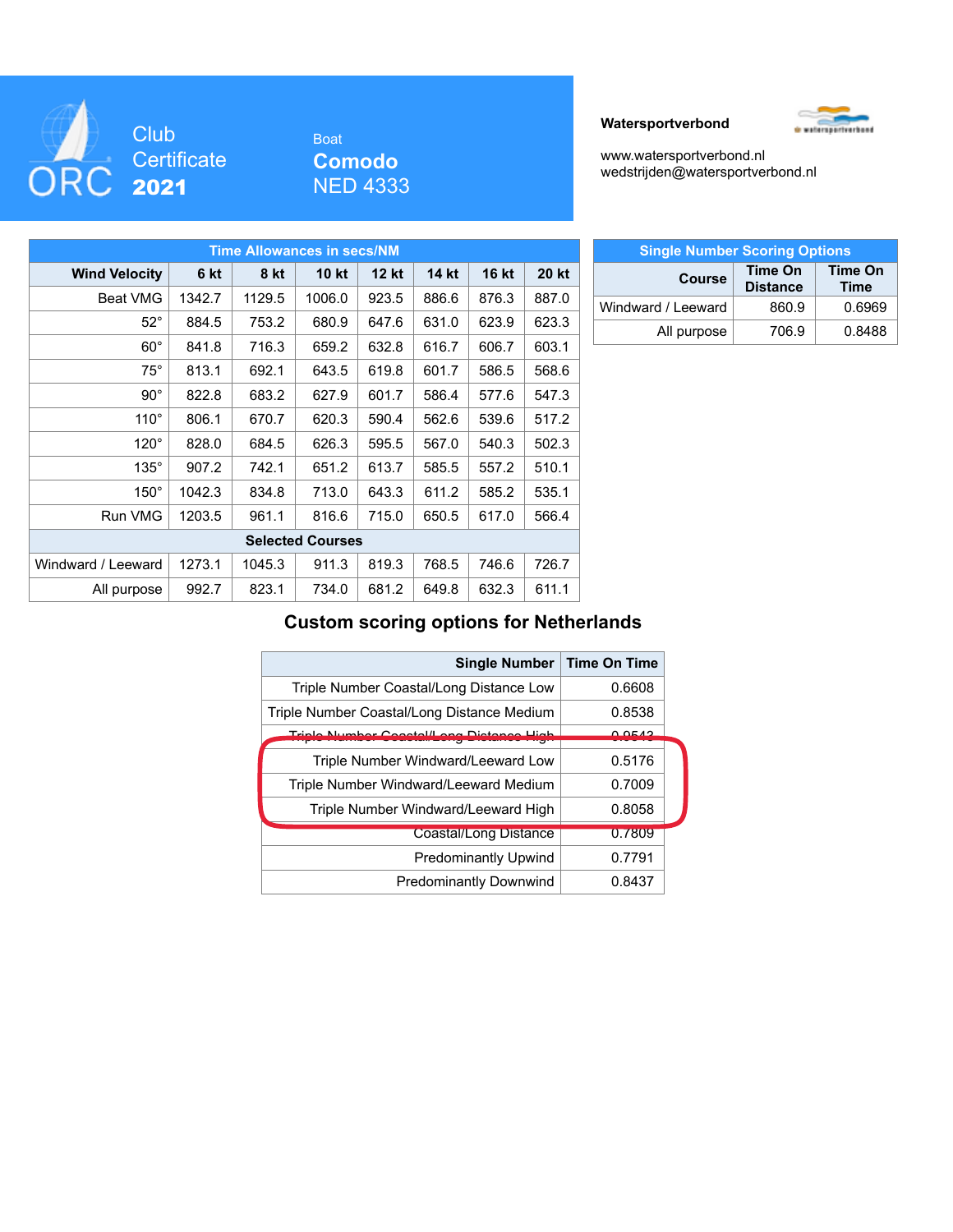

Boat **Comodo** NED 4333

#### **Watersportverbond**



[www.watersportverbond.nl](http://www.watersportverbond.nl/) [wedstrijden@watersportverbond.nl](mailto:wedstrijden@watersportverbond.nl)

#### Data in **meters/kilograms (Metric)**

| <b>HULL AND APPENDAGES</b>     |                                   |                  |          |                 |                                  |                 |              |  |  |
|--------------------------------|-----------------------------------|------------------|----------|-----------------|----------------------------------|-----------------|--------------|--|--|
|                                | Class Westerly GK24               | <b>LOA</b>       | 7.270    |                 |                                  | <b>VCGD</b>     | $-0.046$     |  |  |
| Measurement 09/06/2020         |                                   | Max. Beam        | 2.764    |                 |                                  | <b>VCGM</b>     | 0.004        |  |  |
| Measurer                       |                                   | <b>Draft</b>     | 1.553    |                 | RM Measured (kg·m)               |                 |              |  |  |
| <b>HIN</b>                     |                                   | Displacement     | 2,099    |                 | RM Default (kg·m)                |                 | 31.2<br>30.3 |  |  |
| Plan review                    |                                   | <b>IMSL</b>      | 6.262    |                 | Limit of positive stability (°)  |                 | N/A          |  |  |
| <b>Hull Construction Solid</b> |                                   | LSM <sub>0</sub> | 6.489    |                 | Stability Index                  |                 | N/A          |  |  |
| Carbon rudder                  |                                   | Acc. length      | 7.270    |                 |                                  |                 |              |  |  |
| Light stanchions               |                                   | Wetted area      | 13.21    |                 |                                  |                 |              |  |  |
| Trim tab                       |                                   | Sink (kg/mm)     | 9.06     |                 |                                  |                 |              |  |  |
| <b>PROPELLER</b>               |                                   |                  |          |                 |                                  |                 |              |  |  |
|                                | Propeller Type Folding 2 blades   |                  |          |                 |                                  |                 |              |  |  |
| Installation Strut             |                                   | <b>PRD</b>       | 0.350    | <b>EDL</b>      |                                  | ST <sub>3</sub> |              |  |  |
| Twin screw                     |                                   | <b>PBW</b>       |          | ST <sub>1</sub> |                                  | ST <sub>4</sub> |              |  |  |
|                                | PIPA 0.0005                       |                  |          | ST <sub>2</sub> |                                  | ST <sub>5</sub> |              |  |  |
| <b>RIG</b>                     |                                   |                  |          |                 |                                  |                 |              |  |  |
| Forestay tension Aft           |                                   | P                | 7.900    | Е               | 2.600                            |                 |              |  |  |
|                                | Inner stay None Fitted            | IG               | 9.085    | J               | 2.980                            |                 |              |  |  |
| Carbon mast                    |                                   | <b>ISP</b>       | 9.115    | <b>BAS</b>      | 1.085                            |                 |              |  |  |
| Headsail furler                |                                   | MDT1             | 0.092    | <b>FSD</b>      |                                  |                 |              |  |  |
| Mainsail furler                |                                   | MDL <sub>1</sub> | 0.106    | <b>SFJ</b>      |                                  |                 |              |  |  |
| Articulated bowsprit           |                                   | MDT <sub>2</sub> |          | <b>SPL</b>      | 3.110                            |                 |              |  |  |
| Non-circular rigging           |                                   | MDL <sub>2</sub> |          | <b>TPS</b>      |                                  |                 |              |  |  |
| Fiber rigging                  |                                   | TL               | $-3.000$ | <b>BD</b>       |                                  |                 |              |  |  |
| Runners/Checkstays 0           |                                   | <b>MW</b>        |          | <b>MWT</b>      |                                  |                 |              |  |  |
| Spreaders 1                    |                                   | GO               |          | <b>MCG</b>      |                                  |                 |              |  |  |
| <b>FLOTATION AND STABILITY</b> |                                   |                  |          |                 |                                  |                 |              |  |  |
|                                | Inclining Test Club Estimated VCG | <b>SFFP</b>      | 0.434    | <b>SAFP</b>     | 7.010                            |                 |              |  |  |
| Flotation Date 18/06/2020      |                                   | <b>FFM</b>       | 1.002    | <b>FAM</b>      | 0.822                            |                 |              |  |  |
| Measurer                       |                                   | FF               | 1.017    | <b>FA</b>       | 0.829                            |                 |              |  |  |
| Comment                        |                                   | <b>LCFcl</b>     | 4.309    | <b>LCFsh</b>    | 4.518                            |                 |              |  |  |
|                                |                                   | SG               | 1.0000   | <b>HBI</b>      | 0.957                            |                 |              |  |  |
| <b>MEASUREMENT INVENTORY</b>   |                                   |                  |          |                 |                                  |                 |              |  |  |
| ld                             | Tank Type                         | Capacity         |          | <b>LCG</b>      | <b>VCG Condition Description</b> |                 |              |  |  |
| 1                              | fuel                              |                  | 40.0     | 7.00            | 10.0                             |                 |              |  |  |
| Id                             | Item Description                  | Weight           |          | <b>LCG</b>      | <b>VCG</b>                       |                 |              |  |  |
| Deck Gear (d)<br>1             |                                   |                  | 30.0     |                 |                                  |                 |              |  |  |